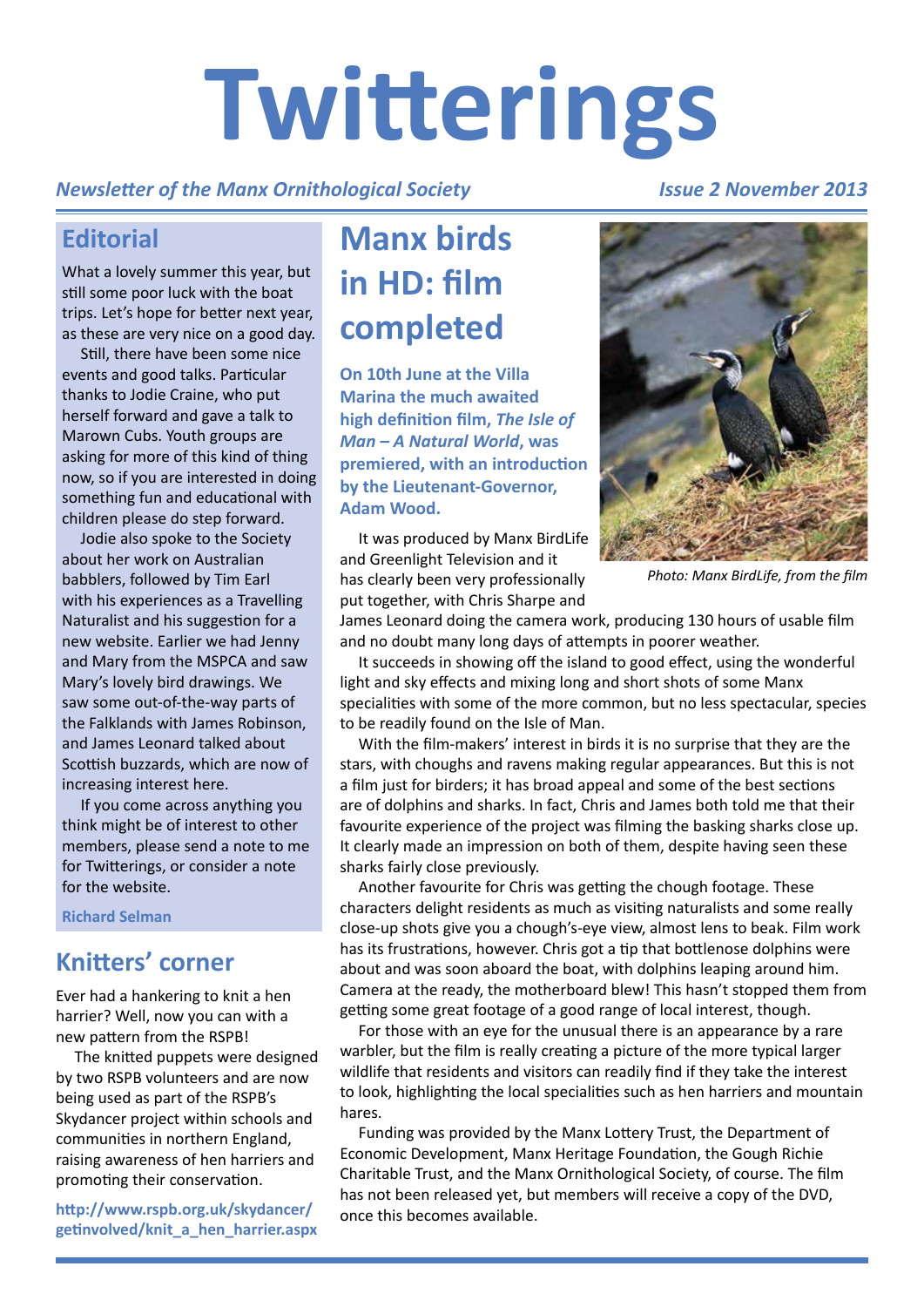## **Calf Manx Shearwater Recovery Project**

#### **Kate Hawkins**

Since last winter's mammoth baiting effort, the programme to eradicate rats ('longtails') from the Calf has moved into the monitoring phase. In spring the spacing between bait points was increased from 50m to 100m, reducing the number of points from 1050 to 260. Monthly checks of the grid, baited with chocolate wax blocks, have been carried out over the spring, summer and autumn by the wardens and volunteers.

The winter eradication operation was implemented according to plan and the last confirmed sign of rats was in early December 2012. It seemed that freeing the Calf from the rat scourge was within our grasp. However, during a routine bait grid check in early June, a single chocolate wax block was discovered on the northwest coast with rat teeth marks, indicating survivors. A pre-planned emergency baiting and trapping regime was activated and intensive monitoring maintained around the offending site over six weeks to try to pick up any others. However, no further signs were found and we reverted to non-toxic baiting and monthly checking. As we can't be sure the last rat has gone, the project team is planning an intensive monitoring programme over the whole island this winter, involving non-toxic baiting, tracking and trap-setting to try to pick up evidence of any live rats. Depending on the results, we will make a decision around March/April on whether to carry out a second eradication attempt in the winter of 2014/2015. The project can only be declared a success after two years completely free of rat signs, so we are planning our next steps carefully!

The project is coordinated and underwritten by Manx National Heritage under the technical and operational guidance of staff from the Food and Environment Research Agency (UK), with unstinting help from volunteers, logistical and practical help from the Manx Wildlife Trust, DEFA and Manx BirdLife and further advice and financial support from the RSPB. Volunteers for this winter's monitoring programme are still being recruited. Any MOS members who are interested in joining the team are advised to contact Kate Hawkins (tel. 648022, kate.hawkins@ gov.im) or Duncan Bridges (tel. 844432, [duncan@manxwt.org.uk\).](mailto:duncan@manxwt.org.uk)

## **What is a liver bird?**

Have you visted the Museum of Liverpool yet? They say that it is the most visited museum in England outside of London.

An exhibit that caught my eye was the 'Which Bird is the real Liver Bird?' case in the entrance hall. In it are a white-tailed sea eagle and a golden eagle (there is an eagle on the medieval seal and it is also the emblem of the Earls of Derby), a cormorant (found atop the Liver buildings and on the seventeenth cenury silver of the town hall), a spoonbill (known previously as a lofflar and sometimes pronouced 'lever'), a shoveler (previously called a spoonbill, too, and a duck is also on the town hall silver), a lyre (a Manx shearwater), and a grey heron (which looks much more like a liver bird).

But the answer is that no one really knows, and it is probably inspired by a number of species.

*Sandstone liver bird from the entrance to the Sailor's Home, now Liverpool 1 shopping centre*

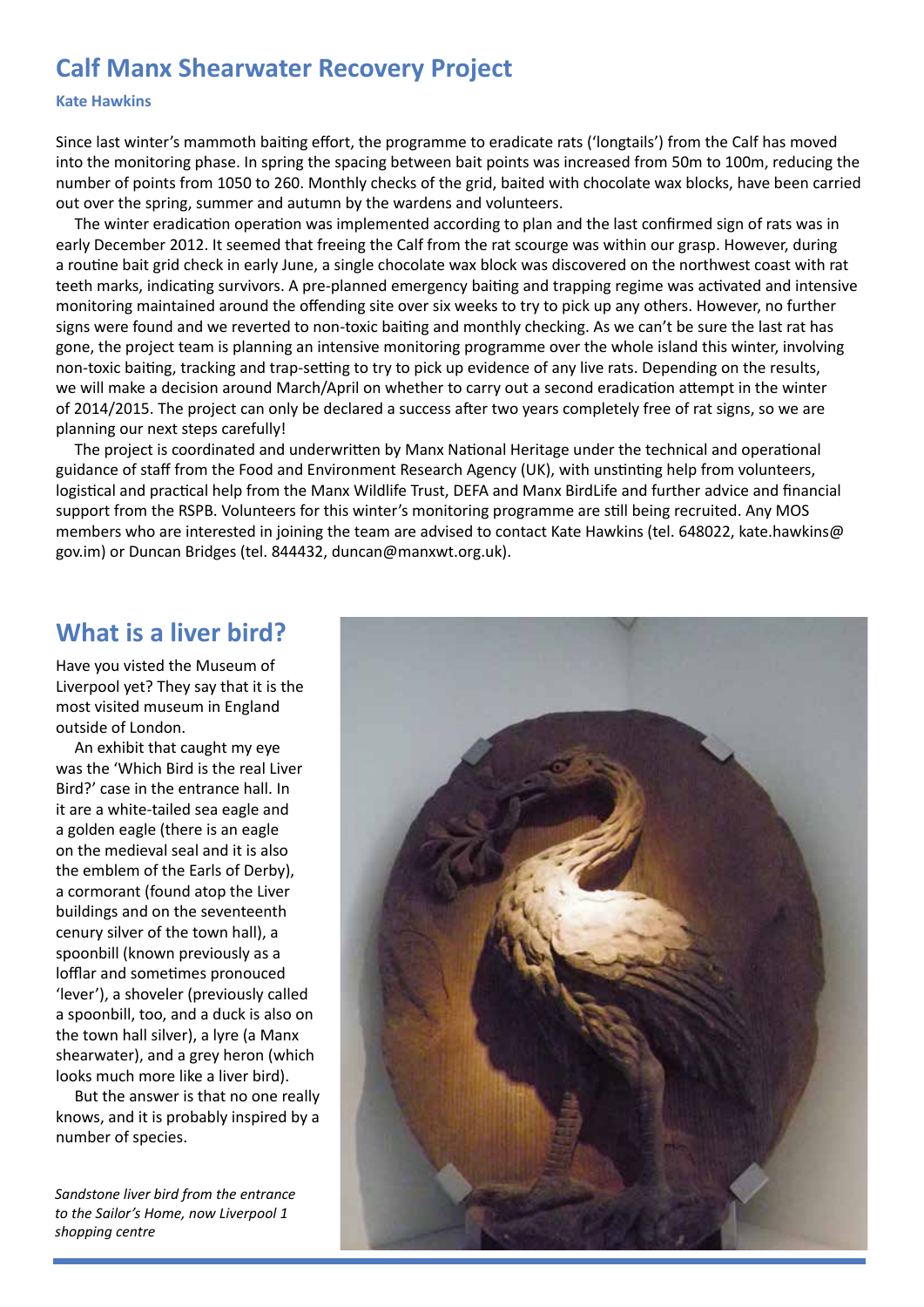## **Success on the Ayres**

#### **Louise Samson reports on the 2013 breeding season on the National Nature Reserve**

**Little tern:** 44 pairs nested on the reserve. Counts this high have not been recorded since the 1980s. A minimum of 28 young fledged but many of these may have been predated by a female sparrowhawk after fledging. The Manx Ringing Group continued with its project to trap and ring adults and is getting some interesting results that will contribute to their conservation. Four adults were trapped that had been ringed as chicks, one ringed at Foulney Island, Barrow-in-Furness, one at Brora, Highland, and two at The Breaches, Wicklow. The Manx Ringing Group intends to colour-ring terns in 2014, which may provide information about nest colony selection.

**Arctic tern:** 8 pairs nested in the main little tern colony, but only managed to fledge 1 bird. A further 17 pairs nested at the Point of Ayre and these fledged an estimated 12. A total of 32 nests were monitored and 8 of these were presumed to be replacement clutches. Two of the adults trapped on nests had been ringed at the Point of Ayre as chicks and were 11 and 13 years old. An additional trapped bird had previously been trapped on a nest at the Point of Ayre in 2009.

**Oystercatcher:** 31 nests were monitored on the NNR and adults remained agitated for weeks after hatching, indicating that the chicks had a high survival rate. Towards the end of the season recently fledged young were regularly encountered.

**Ringed plover:** 47 nests were monitored on the NNR and many of these would have been replacement clutches. Hatching success was good but chick survival appeared to be low and an estimated 10 young fledged.

**Curlew:** At least 7 pairs of curlew nested on the reserve and they all remained agitated for at least 6 weeks after hatching, indicating that they all managed to raise at least one chick. Two pairs were observed with two wellgrown young and another pair was observed with one.

If anyone would like to get involved with wildlife monitoring at the Ayres please contact me at DEFA ([Louise.Samson@gov.im\).](mailto:Louise.Samson@gov.im)

*One of the new information boards at the Ayres NNR*





## **MWT is 40!**

Forty years in the making, the Manx Wildlife Trust is looking towards the future with a renewed and revitalised enthusiasm. The Isle of Man's principal voluntary body for nature conservation, it is entering its fifth decade looking to capitalise on its core aim to protect the island's unique wildlife for future generations. Currently the Trust actively manages 21 local nature reserves on the island and 2014 will see the beginning of our ambitious Ramsey Forest Project, a 30-year vision that aims to create a new forest in the north of the island.

With this in mind, we are actively looking to recruit new volunteers and members to help protect and preserve our beautiful natural heritage and are currently offering **a 25 per cent discount to MOS members if you join before the end of the year**. In addition, if anyone is interested in getting involved with helping out at one of our events or reserves, would like to volunteer as a warden at the Visitor Centres at either the Ayres or Scarlett, or feels that they might be able to offer an hour or two to help out in the Wildlife Shop in Peel, then please do get in touch.

Your support could be crucial in helping to keep the island's precious wildlife safe for the future, so if you do feel that you can help, please contact [trevor@manxwt.org.uk, or](mailto:trevor@manxwt.org.uk) give us a ring on 01624 844432. **Trevor Gibbs, Volunteer and Membership Coordinator, MWT**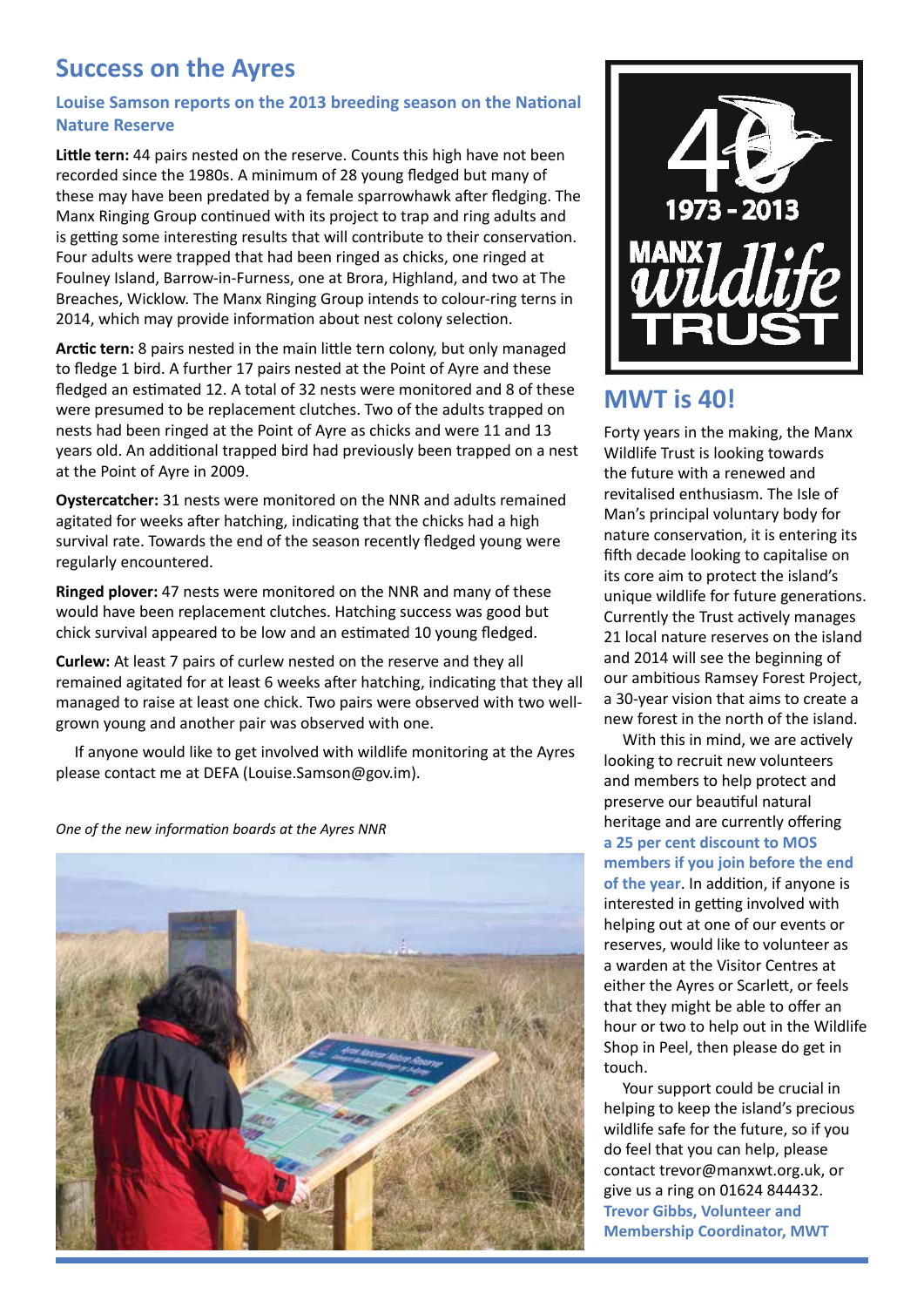

## **More rats!**

Did you hear 'Rat Eradication – Is It Worth It?' on Radio 4 on 10th September? It was on *Shared Planet* and can still be heard via the radio player on the BBC website.

There are four species that share their lives with humans, sometimes causing problems. These are the brown rat (which we know well), the black rat (extinct on the island but it was an exotic invader that disembarked from wooden ships that were riddled with them), the Polynesian rat (on offshore islands) and the Asian house rat.

The programme reported that approximately 90 per cent of island rat eradications have worked (799 sites!). It took a particular look at the South Georgia rat eradication project, and left us with an enticing mention of trained rat detector dogs. There are certainly some terriers that can do that job. It went on to discuss the issues involved and some of the pitfalls for the unwary project planner. Recommended for half an hour at the ironing board.

*Photo: LIPU*



#### **International chough workshop and Manx chough census Allen S. Moore**

I attended the 4th International Workshop on the Conservation of the Red-billed Chough in October in Vila Real, northern Portugal. There was a strong representation from Portugal and central Spain, with others from the southwest of the UK, Jersey, and me from the Isle of Man. Of particular note to MOS members was that Bob Haycock, a warden on the Calf in the 1970s, spoke about choughs on the Castlemartin Ranges in Pembrokeshire.

Two of the main themes coming out of the workshop were decreases in chough populations and genetic studies. Chough populations in Scotland, Wales and Portugal have decreased, those in central Spain are about stable, and a bright light has been the recolonisation of Cornwall, with 3 birds turning up in 2001, breeding in the next year and a total of 9 territories in 2013. Choughs died out in Jersey in about 1900 but some are now being released on the northern coast, where suitable habitat has been established, with the help of Manx Loaghtan sheep.

The main chough genetic studies have been carried out in the past 10 years in Spain and, more recently, in Scotland. This is a developing area of research. The Manx Chough Project has been involved in both studies, with help from the Manx Ringing Group in recent years for research based at Aberdeen University. Chough populations in northwest Europe (including the Isle of Man) have been shown to have much less genetic diversity than those in Spain, including the much more isolated population on La Palma in the Canary Islands. There is therefore a risk of inbreeding in the north, though breeding by 2 Welsh birds at Manx sites during some of the past 14 springs shows that there is some movement within the British Isles.

I gave a presentation for the Manx Chough Project on the status of the chough in the Isle of Man, discussing, amongst other things, the effect of the large snowfall in March and habitat requirements for feeding and breeding. Manx choughs are of particular note in these islands in using a wide range of feeding habitats. On 18th September, just before I headed off to Spain and Portugal, it was interesting to see a flock of 31 choughs feeding in a harrowed field at Sound Farm (Shennvalley).

The last IOM census was in 2002, part of an international effort in northwest Europe. Choughs have since been surveyed in Islay, Colonsay, Pembrokeshire and Cornwall. The Manx Chough Project is organising a complete census in 2014. The non-breeding element of the population is difficult to assess, but this will involve some coordinated counts in April, to which members of the MOS are invited to help. It is uncertain when the next chough census in the UK will take place. Nevertheless, the Manx Chough Project is keen to proceed with the Manx census in 2014. If anyone would like to help, please contact me: Allen S. Moore, Lyndale, Derby Road, Peel, IM5 1HH, tel. 843798, or email [allen.gobbag@manx.net.](mailto:allen.gobbag@manx.net)

**Have you checked news of the Jersey chough reintroduction lately? Have a look at the blog at <http://www.birdsontheedge.org/projects/choughs/>**

## **Mobile gannetry?**

LIPU, the Italian bird charity, reported in the LIPU-UK newsletter that a gannet has nested for the first time in Italy … and in a boat! A pair nested this year in a boat in Portovenere harbour, by the La Spezia Gulf. Luckily the boat owner, Alfredo Puntoriere, allowed them to stay and LIPU volunteers protected them from unwanted attention, resulting in a successfully fledged chick. The MOS supported LIPU with the proceeds of our Christmas raffle last year. It is best known for its fight to protect Italy's birds, and our migrants, from poaching.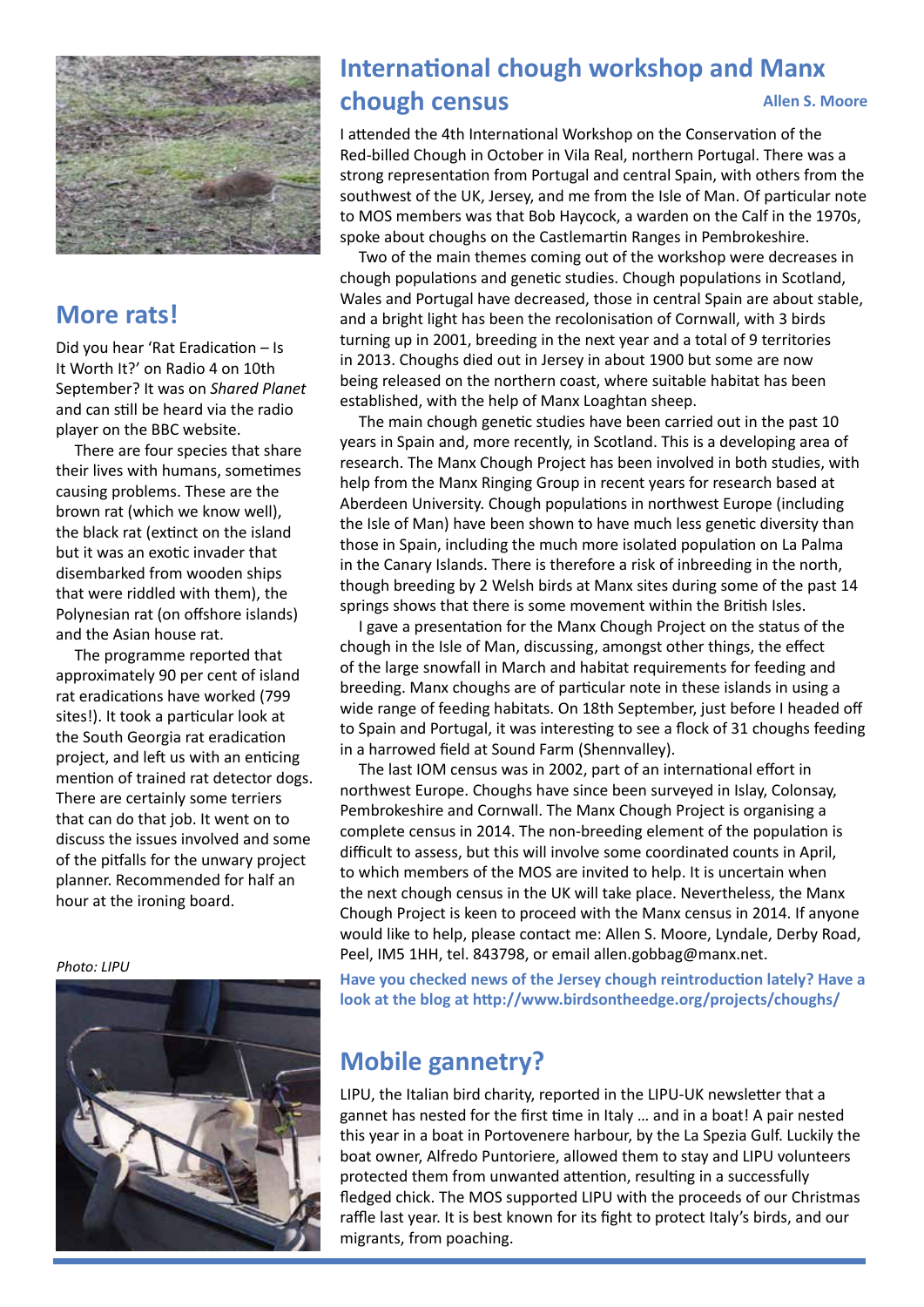## **Birds in the Sugar Loaf area in 2013**

#### **Anne Kaye**

Only one MOS sea trip took place this year. The other trips were cancelled because of the weather. We always seem to be unlucky: fine weather before and after but not on the day. In June we went along the coast, called in at South Harbour to deliver the stores for the wardens, went out to the Chicken Rock and then round the Calf. We had good views of Manx shearwaters and of the kittiwakes and guillemots on the Sugar Loaf.

It is my good fortune to go out to the Calf at least once a week, and sometimes almost every day, so I am able to do much bird watching. The Sugar Loaf and the cliffs around it hold the most birds. This year the kittiwakes and guillemots were late to get started but were there in great numbers and do seem to have had a successful season. The kittiwakes have almost abandoned the usual sites on the Calf, although up to 9 birds were seen on Kione Rouayr, but did not raise any young. The Sugar Loaf colony is expanding from the rock itself and the cliffs behind to two sites nearer Port St Mary. The kittiwakes raised many young (a rough count showed about 60 young on the Sugar Loaf, with many more at the other sites). Many pairs had 2 chicks.

We did see one young guillemot on the water but were not there at the right time to see a mass exodus.

One or two puffins were seen at different times but on 13th July we saw a most unusual sight – 9 puffins on the water off Kione ny Ghoggan. They were so well fed they could hardly take off! They were presumably on passage from elsewhere.

Another unusual happening on 19th June was a feeding frenzy off Black Head, with at least 50 gannets diving into the sea with many auks and gulls.

The fulmars at Calloway had 16 occupied nest sites on 17th June and reared 9 young in August. About 20 eider ducklings were seen in Perwick Bay on 15th June. A few black guillemots have been seen in the area but no regular counts were made this year.

In spring and autumn a few purple sandpipers were seen at Black Head and more behind the Calf, but the best place for waders in the winter is at Kallow Point, Port St Mary (so no boat needed), near high tide, sometimes on the flat rocks but more often on the shingle behind the breakwater. This gives easy viewing if you are careful



and counts include up to 15 oystercatchers, 40 turnstones, 60 ringed plover, 30 dunlin and single redshank, grey plover and a juvenile ruff. The best count so far of purple sandpiper was 15 on 8th November.

*Photo: Will Hayward, Calf warden*



## **A first for me on the Calf**

#### **Anne Kaye**

Walking up from South Harbour on June 8th this year, crossing the field to go to the Mill Dub, I rounded the corner by the gate and there sitting on the path about twenty feet away was a pink bird!

I had never seen one before but without doubt it was a ROSE COLOURED STARLING.

I was thrilled, but of course I did not have a phone or a camera. The bird took off and landed on the wall and then flew down, out of sight, into the withy. I hot-footed it back down to the boat and phoned Will, the Warden. Luckily, he was at the Observatory and came down with a camera, found the bird, and was able to get a photo and confirm my identification.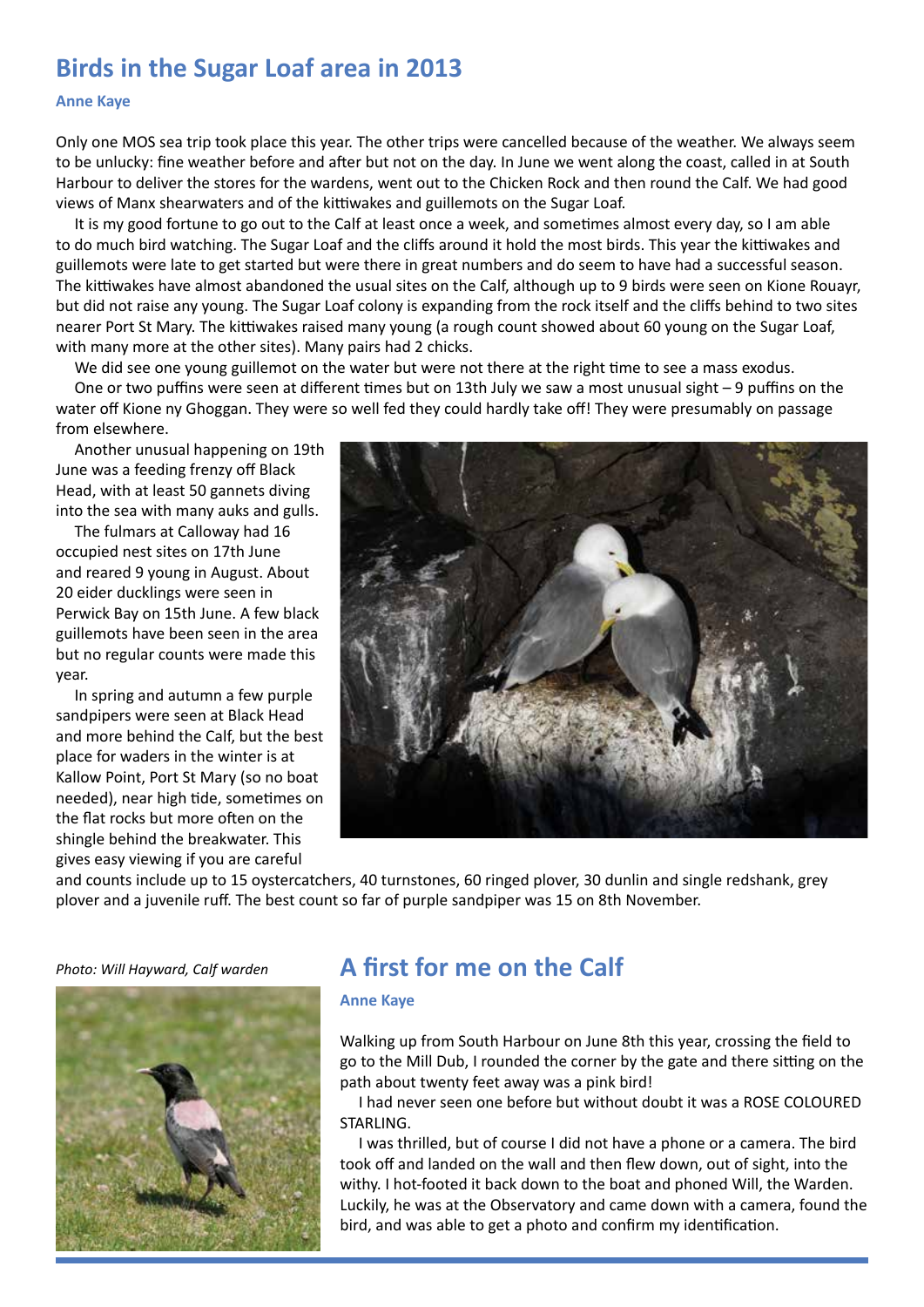## **Manx Biodiversity Strategy**

The Department of Environment, Food and Agriculture (DEFA) is leading the work under the Convention on Biological Diversity and the first step has been drafting a strategy that identifies what needs to be done at a strategic level.

This year there has been a consultation on a draft strategy, which has now closed but can still be accessed on the gov.im website (see below).

The final strategy is keenly awaited. An implementation plan will follow, with more specific actions, and both government and non-governmental organisations will be involved. There should be plenty of opportunities to get involved, for those who are interested.

**[http://www.gov.im/lib/docs/daff/Consultations/](http://www.gov.im/lib/docs/daff/Consultations/enviro/biodiversitystrategyjune2013fina.pdf) enviro/biodiversitystrategyjune2013fina.pdf**

## **Rarities texts service ends**

Recently members (and others) have benefited from a free text service provided by Manx BirdLife. Rare bird reports were sent out, often resulting in confirmation by other observers, who then experienced the sight of birds that they may never have seen and may report in future. Others used it to keep up to date on bird movements.

Manx BirdLife reviewed this service, which involved sending multiple texts, because there is a limit on the number of people one text can go to. The cost was significant and they decided to discontinue the service earlier this year. Chris Sharpe has looked at a variety of alternatives, which have been discussed by the committee. No alternative service has been agreed yet, but the possibility of an MOS service for members remains under consideration if a viable alternative can be identified, and new MOS member Tim Earl has a web-based proposal which may help.

## **What's this talk of turbines?**

On the Isle of Man we have become used to seeing very small wind turbines, and on the ferries we see their monumental brothers. There are likely to be extensions and new developments of turbine arrays in the UK waters just outside of the island's 12-mile limit of jurisdiction, with two major projects currently planned, for which you may have seen details at public exhibitions. These are the Walney and Rhiannan projects, to the east and south respectively.

Discussions continue regarding a possible array to the southeast, and navigation is a key concern as the broad area of consideration lies across a ferry route. In Manx waters turbine plans will be expected once the government has set up a structure and policies for the consideration of marine developments, to feed into the UK grid, using UK government support, and there are, of course, also discussions already occurring regarding turbines on the Isle of Man, which have been reported recently.

So what does this mean for the birds? The MOS committee has no specific policy on turbines but remains concerned that birds should be given adequate consideration in any planning application. An impact assessment is generally necessary for such projects, and many require two years of bird survey data in order to provide suitable evidence of the likely effects.

The science regarding the impacts on birds and methods of mitigation is still developing, therefore good monitoring is essential and data should be made available to researchers for independent assessment and reviews. However, there have now been quite a lot of wind farm developments and there is a fair knowledge of the difference between very damaging and lower risk sites with regard to birds. Potential impacts to consider include direct strike, disturbance, barriers to movement, changes in the availability of foraging habitat and displacement effects.

Whilst not overly worried about many such projects, and generally supportive of sustainable energy generation projects, I am personally in agreement with the RSPB approach, requiring proper assessment and putting the right kind of development in the right place. Real disasters have been few, but with some notable examples of the wrong sites being chosen. In my work with DEFA, I will be seeking to ensure that such projects are sited appropriately.

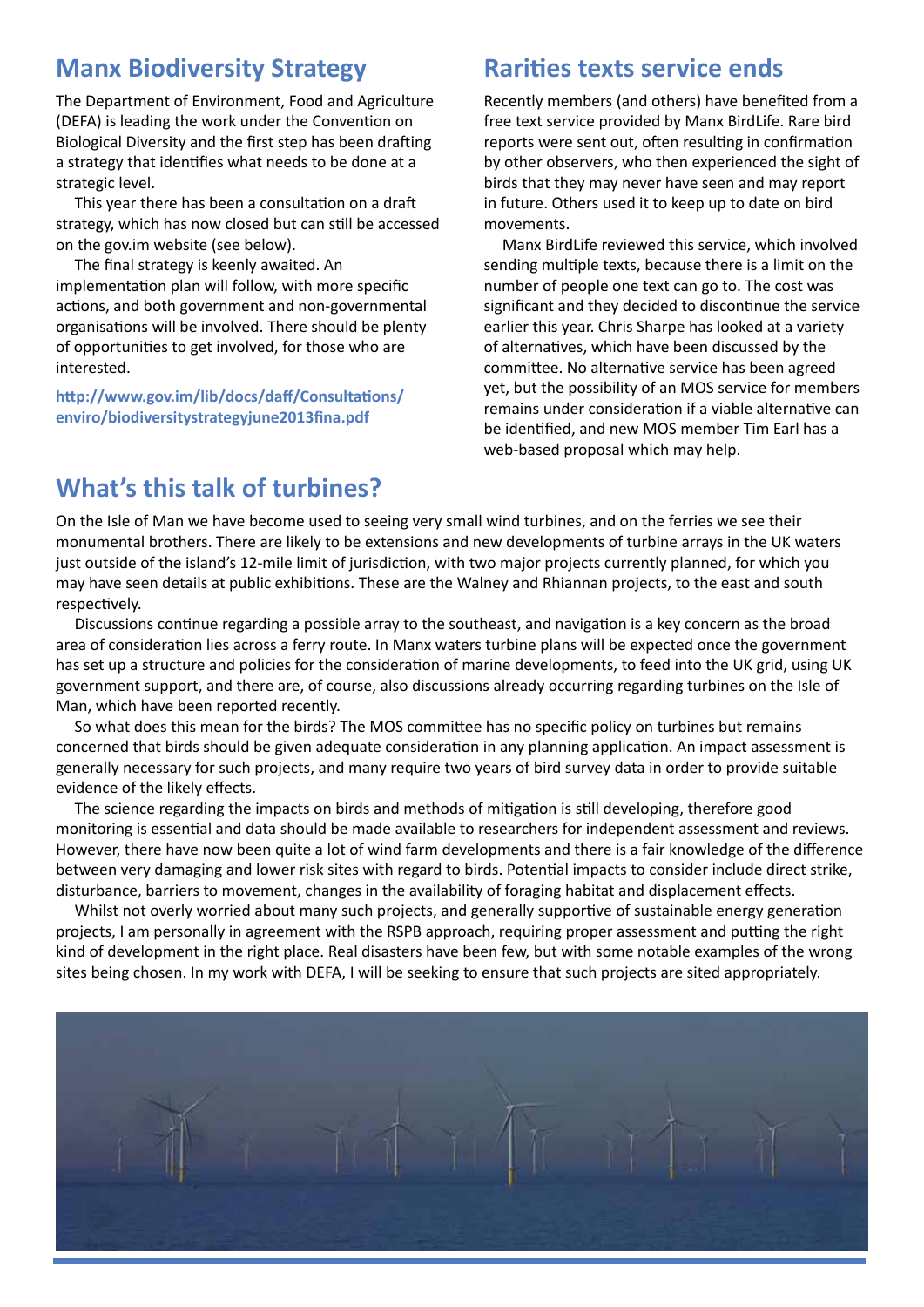## **Manx BirdLife, DEFA and the Ayres Pits**

The future plans for Manx BirdLife are keenly awaited but the work continues and messages left at its office in Laxey will still be picked up, even though no staff are currently based there. Records can still be sent to the website and will be reported in the weekly summaries.

A decision is also expected soon regarding the summer birds trends contract that Manx BirdLife undertakes for DEFA, which also contributes towards a resurvey of the island at 10 per cent of the land area per year. Three further years would complete the resurvey and allow a full comparison with the Manx Bird Atlas.

Both organisations have been involved with Island Aggregates (owned by Cemex in recent years) in the development of a bird reserve at the Ayres Pits Area of Special Protection for Birds. It was recently taken over by Northstone and the repercussions are not yet clear.

It is hoped that plans to provide for public access can still be agreed, but the Collister bequest held by Manx BirdLife is fenced off for this purpose, regardless. Public access is not currently possible, except for organised visits, and we await the company's plans with interest.



## **Another beautiful bright day on the Ayres**

The August trip was a walk on the Ayres. Here wind strength and direction is not an issue, unlike the boat trips, and it turned out to be a lovely day, once again, in the sunniest part of the island.

Common gulls bobbed in the shallows and an occasional grey seal popped its head up inquisitively to have a look at the colourful bunch on the beach. Flocks of waders moved along the shore, feeding amongst the weed and wet sand, with many ringed plovers, some sanderling, a few dunlin and a common sandpiper.

Offshore, gannets dived forcefully and sandwich terns dipped and dived more delicately, whilst shags jumped up and dived beneath. There were a few telescopes so everyone got some great views.

**See the Ayres National Nature Reserve website at http://www.gov. [im/categories/the-environment-and-greener-living/protected-sites/](http://www.gov.im/categories/the-environment-and-greener-living/protected-sites/the-ayres/) the-ayres/.**



## **Red-legged partridge season extended**

DEFA has extended the open season for partridge shooting by a couple of weeks at the start of the season, following a consultation.

The Society's view had been that the season should stay as it was (starting 1st October). However, the extension that has now been allowed is not as great as had been put forward originally.

This species has been released since the 1960s, though apparently only established in the 1980s, and is augmented by releases for shooting. The open season now runs from September 13th to January 31st.